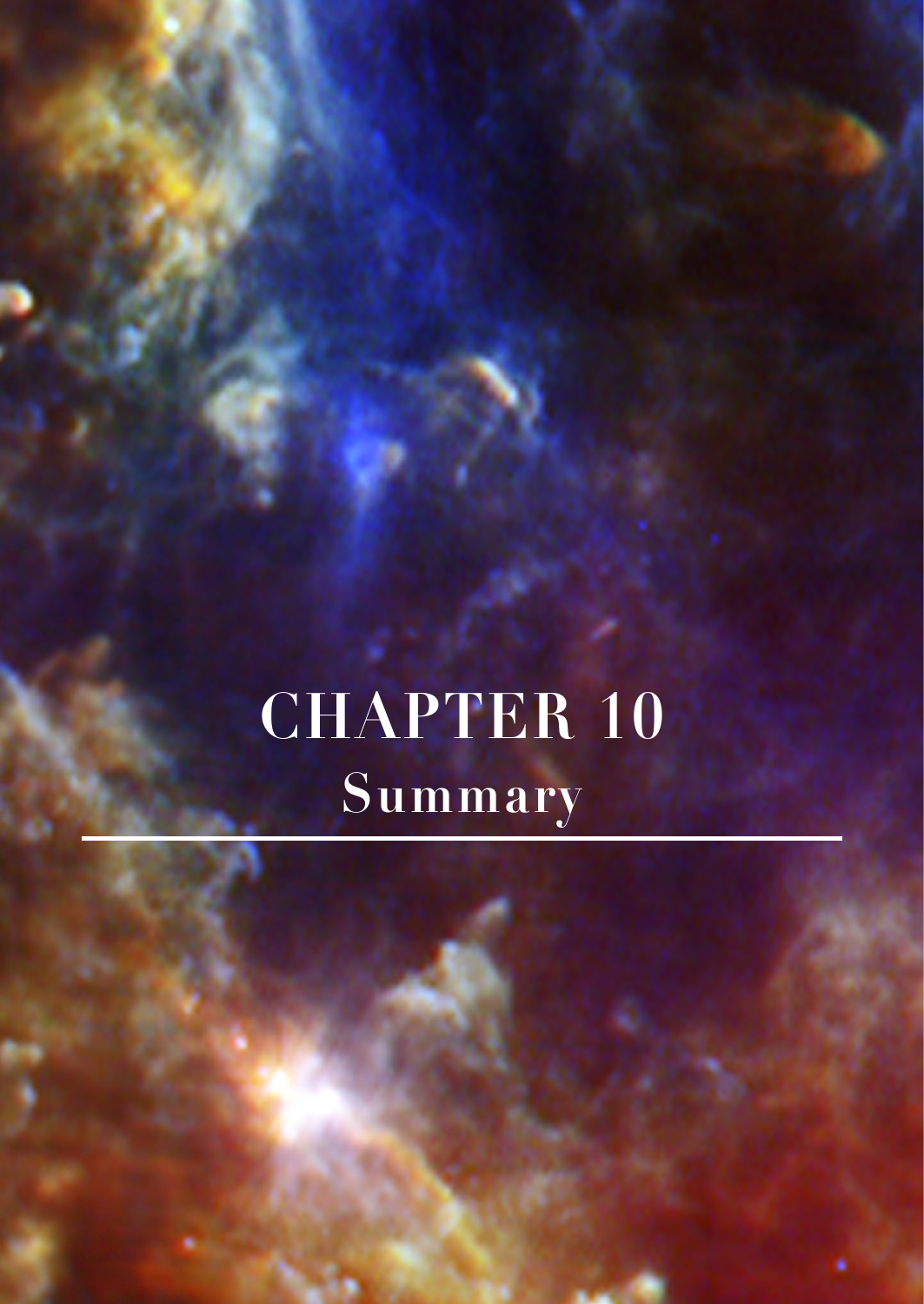chapter 10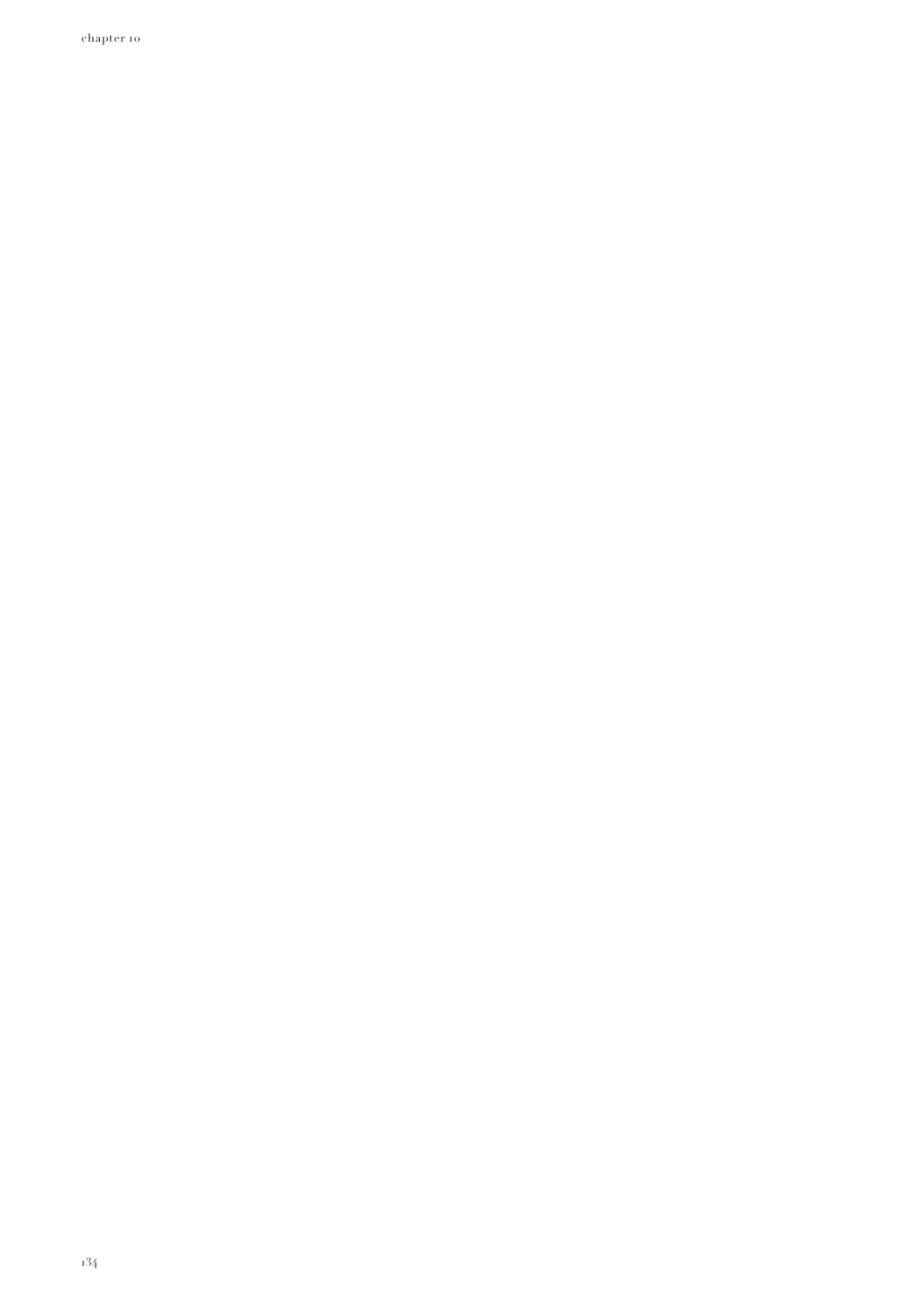The aim of the work presented in this thesis was to assess the short-term results after laparoscopic versus open surgical management of rectal cancer, the diagnostic performance of the sentinel-lymphnode procedure in colorectal cancer patients according to literature and to obtain insights in a new technique for sentinel-lymph-node mapping in colon cancer patients.

## Laparoscopic rectal cancer resection

Laparoscopic surgery is considered to be an alternative to open surgery for curative treatment of patients with rectal cancer. Various studies<sup>1,2</sup> have been performed to determine whether advantages for minimal invasive resection of rectal cancer exist. Although laparoscopic surgery has proven feasible in patients with rectal cancer, sufficient evidence demonstrating oncological safety is still not available *(Appendix I).* In 2004 the colorectal cancer laparoscopic or open resection (COLOR) study group undertook a noninferiority phase III trial (COLOR II) at 30 centres worldwide. A total of 1103 rectal cancer patients were randomly assigned to either open or laparoscopic surgery. The short-term outcomes of the COLOR II trial are presented in this thesis *(Chapter 3)*. Morbidity and mortality were similar in both groups. In the COLOR II trial 16% of laparoscopic surgeries were converted during surgery which is similar to most recent data.<sup>3</sup> Patients who had laparoscopic surgery experienced benefits typical for minimally invasive surgery: less blood loss, les pain reflected by reduced dependence on epidural analgesia, earlier restoration of gastrointestinal function and a shorter length of hospital stay of one day. Adam et al.<sup>4</sup> mentioned the importance considering the relationship between clear resection margins and risk of local recurrence. Results from the COLOR II show no significant difference in macroscopic completeness of resection and distal resection margin between laparoscopic and open resection. In 9% of all resection specimens in both groups a positive circumferential margin was found. Subgroup analysis of patients with low rectal cancer (within 5 cm of the anal verge) showed circumferential margin involvement in 9% whereas in the open group this was 21%. Nagtegaal and colleagues<sup>5</sup> showed similar results after open surgery for low rectal cancer. They reported positive circumferential margins in 26.5% of the cases. Tumour involvement within or less than 1 mm of the circumferential margin was considered positive in the study by Nagetgaal et al. In accordance with an earlier report on Scandinavian data $6$  that 70-80 per cent of patients with tumours in the distal rectum were treated by abdominoperineal resection, three quarters of patients in the COLOR II trial with cancer of the distal 5 cm of the rectum had an abdominoperineal resection. Laparoscopic surgery for low rectal cancer appears to be associated with better circumferential mesorectal margins than open surgery, and our result of positive CRM in 9% without using extralevator excision for all abdominoperineal resection compares well to others reports. Technical benefits of laparoscopic surgery such as a magnified view and an improved illumination of the area, as well as, a better exposure of spaces not readily accessible to the surgeon's eye, may contribute to the reported results. Long-term data will show if laparoscopic surgery for rectal cancer localised within 5 cm from the anal verge result in less local recurrences compared to open surgery. Macroscopically complete mesorectal excisions were reported by the pathologist in 90% of all cases in the COLOR II trial. Since the first reports on laparoscopic total mesorectal excision for rectal cancer different rates of conversion have been reported. In *Chapter 4* the findings of a multicentre randomised controlled trial (COLOR II) about factors influencing conversion rate are presented. Results presented in the manuscript *(Chapter 4)*, show that tumour location (>5 cm from anal verge) plays a role in the potential need to convert. When focussing on patient related factors several independent indicators were identified. Gender was not found to be an independent predictor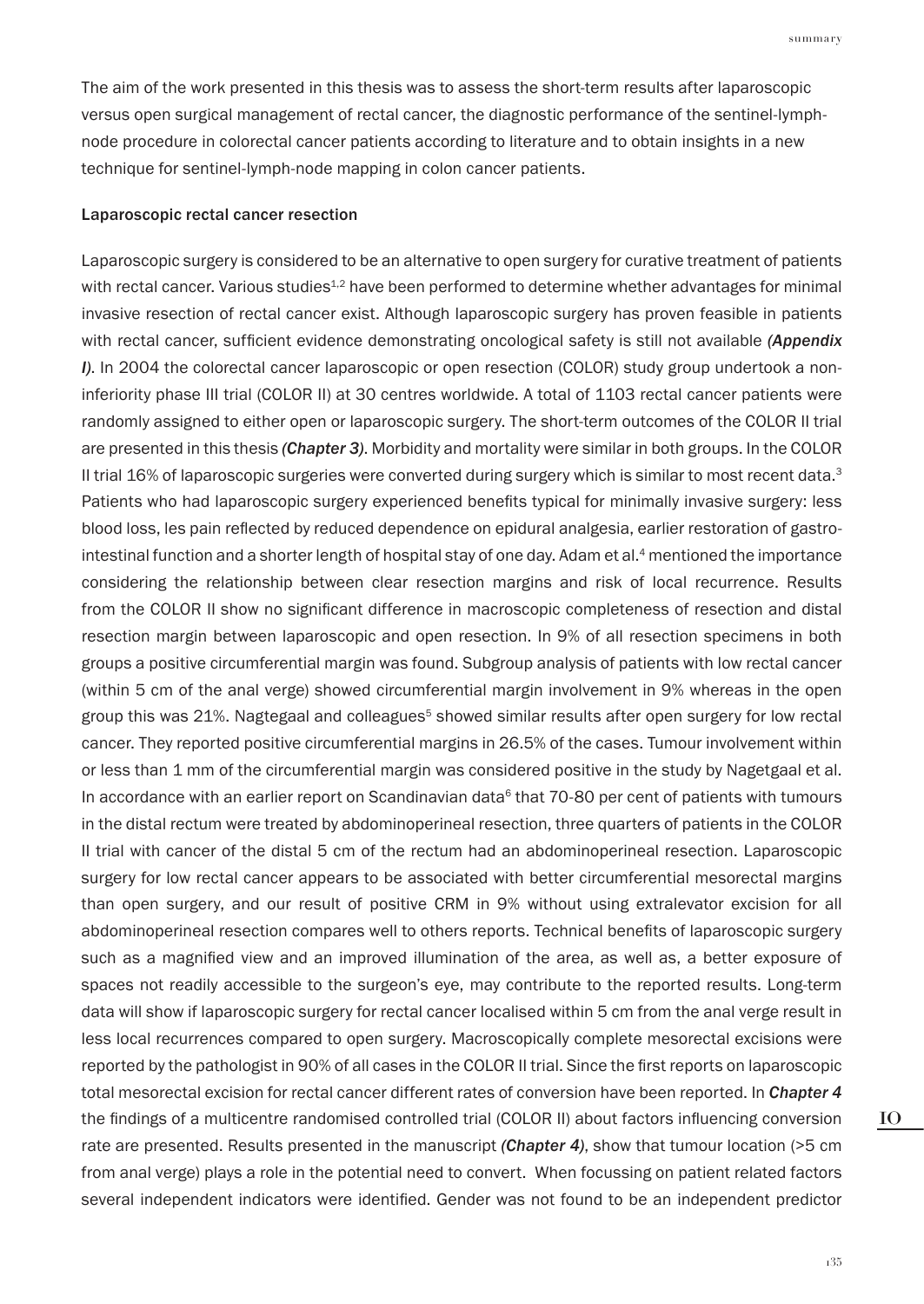for conversion. Generally, the male pelvis is assumed to be narrower compared to the female pelvis, theoretically making the TME procedure more difficult and perhaps prone to conversion. Our data did not support this assumption. Other factors like age > 65 years and BMI were found to be correlated with the need for intraoperative conversion to open surgery. BMI in particular was a very strong predictive factor for conversion.<sup>7</sup> BMI being an independent factor influencing conversion has been reported by several other trials.<sup>8,9</sup> The need for conversion diminish the benefits of laparoscopic surgery versus primary open surgery. Conversion is significant associated with more postoperative complications compared to open surgery and is associated with longer operating times compared to patients who had their surgery laparoscopically. Outcomes as presented in *Chapter 4* are to be used in preoperative patients informed consent. Patients with a higher risk: age > 65 years with a BMI>25 and a tumour located between 5-15 cm from the anal verge should be informed about the higher risk of intraoperative conversion and it's downside effects.

Comparing different randomised trials regarding conversion rate is still very difficult because no worldwide accepted definition is accepted. In 2008 Shawski et al. published results of a web-based survey conducted among colorectal surgeons who represented members of both Society of American Gastrointestinal and endoscopic surgeons (SAGES) and American Society of Colon and Rectal Surgeons (ASCRS) to find out how they define conversion for laparoscopic colorectal surgery.10 After this survey it was concluded that it was considered clear that any incision made earlier than planned was deemed to be a conversion. But a footnote was made addressing the fact there are still many different views of conversion regarding incision length. In the COLOR II trial, a laparoscopic procedure was judged conversion to open surgery if dissection of the mesorectum was not completed laparoscopically.

## Sentinel-lymph-node procedure in colon cancer patients

Current staging techniques used for colon cancer are not sufficient and need improvement. Today the techniques being used for lymph node assessment (singe section and haematoxylin and eosin staining) are not sufficient to detect micrometastases. A recent meta-analysis showed that the presence of micrometastases are associated with a poorer prognosis.11 There are techniques that are more accurate and capable to detect micrometastases (multisectioning and immunohistochemistry). However, these techniques are expensive and time consuming making it impossible to used for assessment of all lymph nodes found in a resected specimen. But what if we could identify a limited number of lymph nodes which are most likely being affected if metastases already occurred? We could use these accurate techniques to assess a limited number of lymph nodes. The sentinel-lymph-node procedure could offer a solution by indentifying those lymph nodes that are most likely being affected. Till today no consensus exists on the validity of the sentinel-lymph-node procedure in colorectal cancer patients. In *Chapter 5* a systematic review and meta-analysis is being presented about the diagnostic performance of the sentinel-lymphnode procedure for nodal status assessment in colorectal cancer. After a search in Embase and PubMed databases, 52 eligible studies where being identified, which included 3767 sentinel-lymph-node procedures (2961 [78.6%] colon and 806 [21.4%] rectal carcinomas). Most tumours 2339 (62.1%) were staged T3 or T4. 1887 (50.1%) of patients were male, 1880 (49.9%) female. Overall analysis showed a low sensitivity for sentinel-lymph-node detection, regardless T stage, localisation or technique used. Additional a subset of reports with high methodological quality was selected and analysed. Outcomes after analysis of the high quality papers showed that the detection rate and sensitivity in colon cancer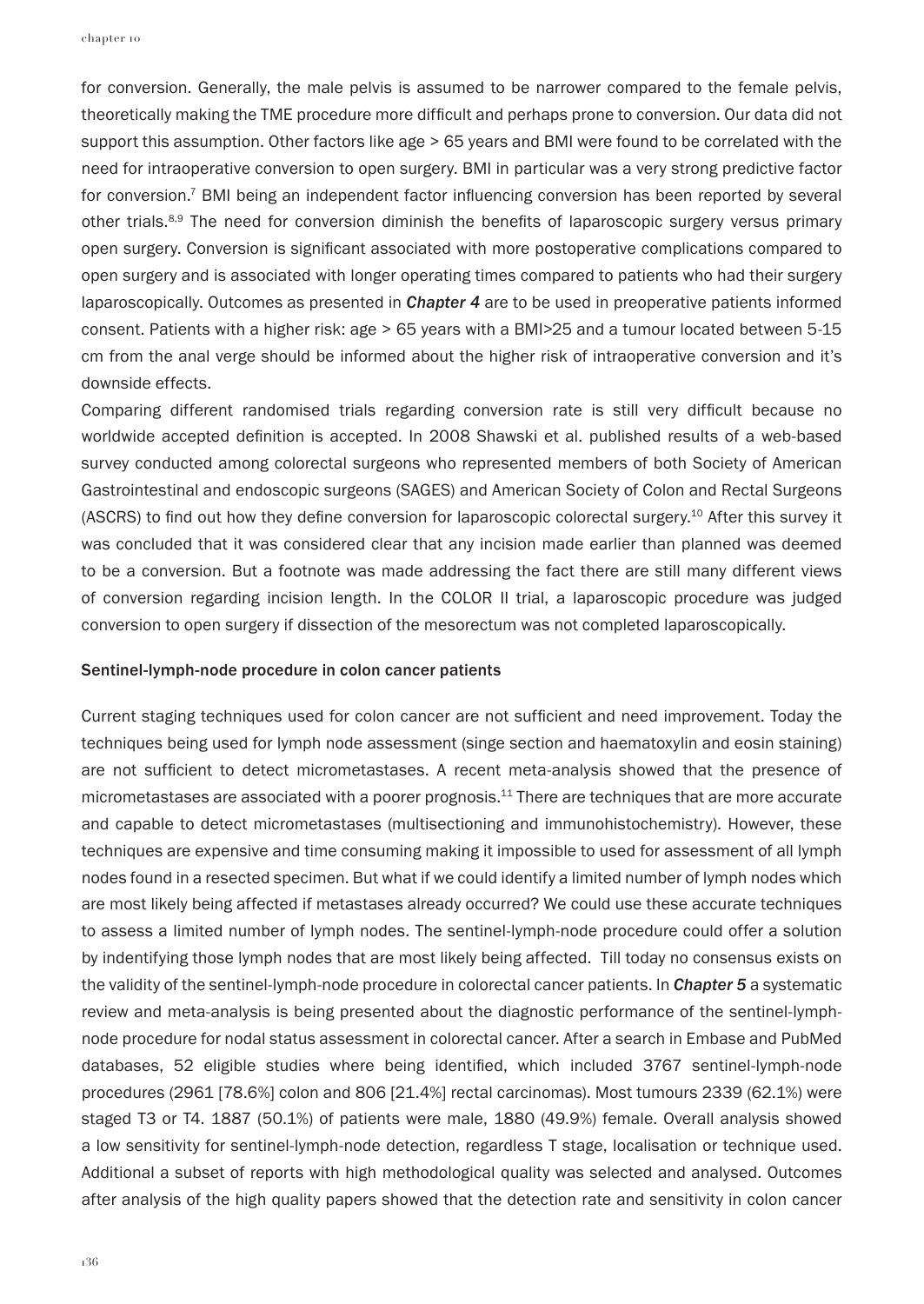patients reached the same values compared to the sentinel-lymph-node procedure in patients with breast cancer.<sup>14</sup> Because the sensitivity can be increased from 76% (all studies) to 90% and 82% for colon and rectal cancer, respectively, we state that for every patient diagnosed with colon or rectal cancer without clinical evidence of lymph node involvement and metastatic disease a sentinel-lymph-node procedure besides the conventional resection should be considered. The sentinel-lymph-node procedure is very safe, especially when being done ex-vivo. The sentinel-lymph-node procedure performed by the surgeon and detailed assessment of the sentinel node(s) by the pathologist could be part of standard care in patients with colon and rectal cancer worldwide. Due to the detailed assessment of the sentinel node, workload for the pathologist will increase, but the prognostic information of this technique could be significant, with an upstaging of 15%. The percentage of upstaged patients could even be higher including those patients in which positive aberrant sentinel lymph nodes are being detected. Aberrant sentinel lymph nodes are located outside the usual locoregional basins. Unfortunately the prevalence of such aberrant lymph nodes and their status is poorly documented.

Chapter 6. We believe the sentinel-lymph-node procedure could fulfil an important role in future colon cancer treatment. However, considering the results presented in the meta-analysis *(Chapter 5)*, technical aspects, such as injection technique and dye characteristics, need to be improved before we can rely on the sentinel-lymph-node procedure for tumour staging completely. The fluorescent technique for example could be an alternative to ink and radioisotope tracers and may overcome many limitations of these conventional techniques. As we experienced in our studies there are several issues which have to be improved. First we observed the problem of dye leakage during the injection of ICG. Our final injection technique was performed by a flexible needle in the subserosal layer around the tumour. Correct positioning of the needle-tip was found to be very difficult. Spillage of ICG results in a fluorescent abdominal cavity and makes it impossible to detect sentinel lymph nodes. Colonoscopic pre- or peroperative injection in the submucosal layer could be a solution. A pilot study studying this technique by preoperative colonoscopic injection is currently recruiting patients. As with blue dye, ICG also has disadvantages. Although the penetration depth in fatty tissue is better than blue dye it is still limited (1.5 cm). We think the combination of radioactive tracers and a new, more fluorescent dye could solve this problem. These new dyes should have better fluorescent characteristics compared to ICG. LI-COR IRDye 800 CW seems to be one of the most promising new dyes. The LI-COR IRDye 800 CW has favourable characteristics compared to the current available dyes. The fluorescence of this dye is supposed to be many times stronger than that of ICG making it better visible in fatty tissue. Ex vivo experiments confirmed this assumption. IRDeye 800CW also has a high labelling density which makes IRDye 800CW easy to conjugate with radioactive tracers or monoclonal antibodies which can be interesting for specific tumour targeting and photodetection.

Chapter 7. As stated in chapter 6, sentinel-lymph-node detection could have a future role in colon cancer treatment. As a prerequisite it should be possible to identify and harvest the sentinel lymph node in an accurate, safe, fast and reliable manner. Previous publications showed this is a point of concern.13-16 The methods employed for sentinel-lymph-node mapping used till today face some difficulties, which could influence their accuracy in identifying the sentinel lymph node, as also addressed in chapter 6. Like in breast cancer and melanoma, both radio-guided and/or dye-guided imaging has been used for sentinellymph-node mapping in patients with colon cancer. However the ink based tracers have a poor tissue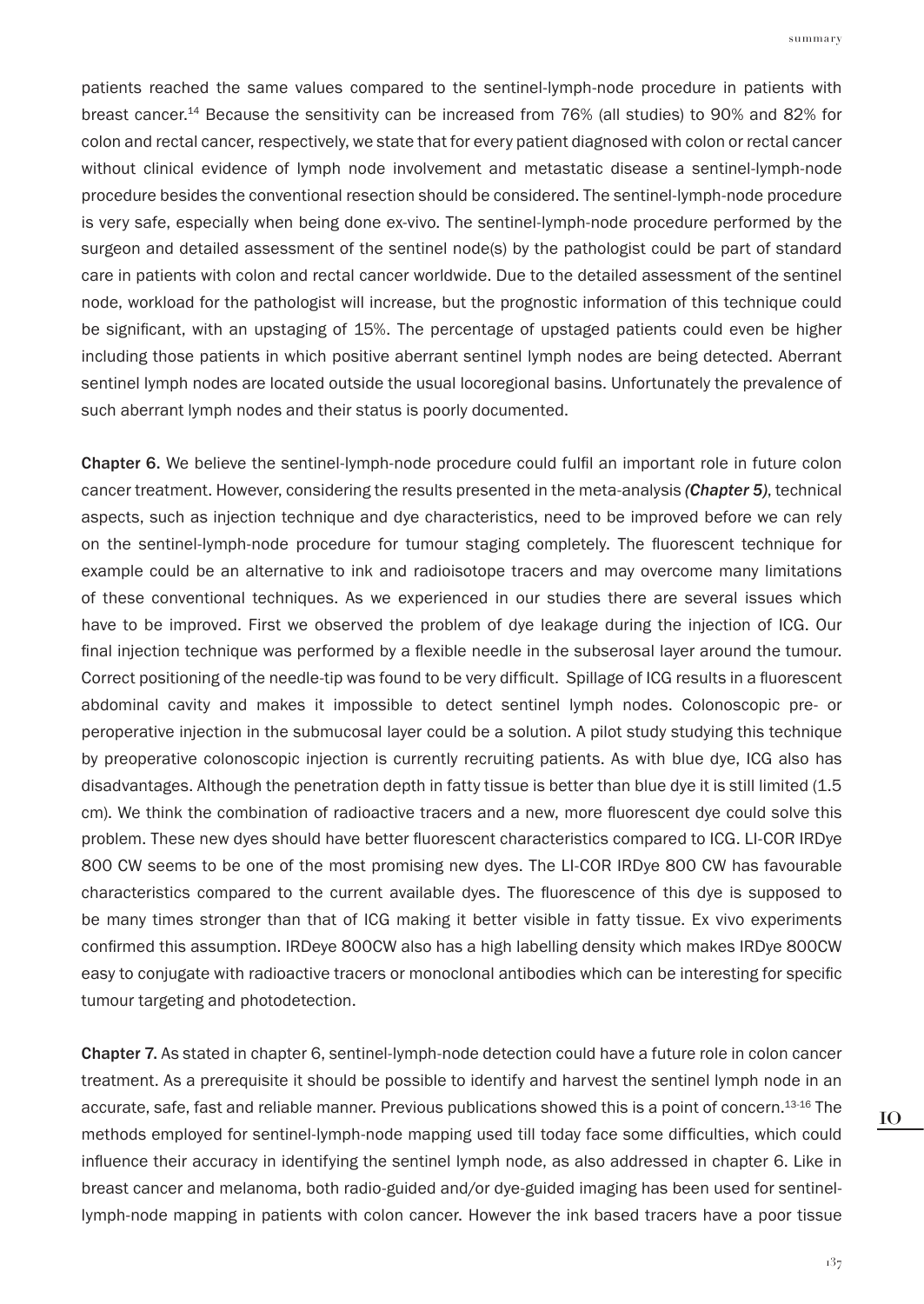penetration depth and tend to diffuse through the lymph nodes because of their small particle size. Radio-guided imaging faces the problem of signal interference of the injection site that is if the sentinel lymph node is located near the tumour. Another problem when using radio-guided tracers is that the lymph vessels and lymph nodes cannot be visualised real time. In this thesis it has been suggested that near-infrared dyes like indocyanine green may possess the characteristics to overcome these limitations. Indocyanine green is a water-soluble tricarbocyanine, which is FDA approved for clinical use. Indocyanine green has a peak spectral absorption at 800-810 nm in blood plasma and blood. Wavelengths in the 800 nm range penetrate relatively deeply into living tissue compared to visible light. This makes it possible to detect the sentinel lymph node accurately in mesenteric adipose tissue. During animal experiments, ICG diluted in 0,9% NaCl only seems not suitable for sentinel lymph node identification. When ICG was dissolved in a NaCl/HSA solution before administration, the dye stayed entrapped in the sentinel lymph node. Confirmatory studies on this topic are on the way. One of the challenges we encountered during our animal experiments was leakage of dye during and after injection. When spilled, the fluorescent dye will stick to all structures in the abdominal cavity. The background fluorescence of the spilled fluorescent material makes sentinel-lymph-node detection very difficult. As described earlier, an alternative method could be submucosal injection during colonoscopy. When leakage occurs the fluorescent dye will drain into the lumen of the colon and not into the abdominal cavity causing less background fluorescence. The group of Marescaux successfully used the technique of Natural Orifice Transluminal Surgery (NOTES) for sentinel biopsy of the colon in six pigs.15 Methylene blue was used for the detection of the lymph vessels and sentinel lymph nodes. Like discussed earlier this may not be the preferred dye in humans with a fatty mesentery and therefore such positive results are not likely to be expected. More powerful fluorescent dyes are being developed by industries all over the world. Most of them face toxicology studies and therefore won't be available for clinical evaluation the coming years. But there are already a few fluorescent dyes that are commercially available for clinical use.<sup>16</sup> With the development of a laparoscope with near-infrared features, intraoperative visualisation of fluorescent dyes becomes possible. New applications can be explored, for example by using fluorescent dyes conjugated to monoclonal antibodies for intraoperative tumour detection. Imaging guided surgery could become an interesting tool for intraoperative cancer detection and eradiation.

Chapter 8. The study presented in this chapter was undertaken to assess the feasibility of sentinellymph-node detection and harvesting using the near-infrared dye ICG. As earlier described sentinellymph-node mapping using patent blue and radioisotope tracers is noted to have limitations when used in colon cancer patients.16,18 Some authors have concluded that the sentinel lymph node concept is not suitable for colon cancer patients, since high false negative ratios were seen.<sup>19-20</sup> However, results from the meta-analysis presented in chapter 5, addressing sensitivity of the sentinel-lymph-node procedure in colorectal cancer patients showed favourable results when selecting for high quality studies. Sensitivities as high as 90% with a detection rate of 96% could be achieved.<sup>21</sup> In addition, recently published studies showed high sensitivity rates when the procedures were accurately performed.<sup>22,23</sup> As discussed in chapter 7, the tracers used in breast cancer and melanoma patients have limitations. Near-infrared dyes with their unique characteristics could help to overcome these limitations. In chapter 8 we clearly show that lymph nodes in obese patients can be adequately identified using ICG. During animal experiments, presented in chapter 7, we observed the problem of dye leakage. During the procedure in patients we addressed this problem by a pre-injection of saline to assure a correct localisation of the needle. Correct